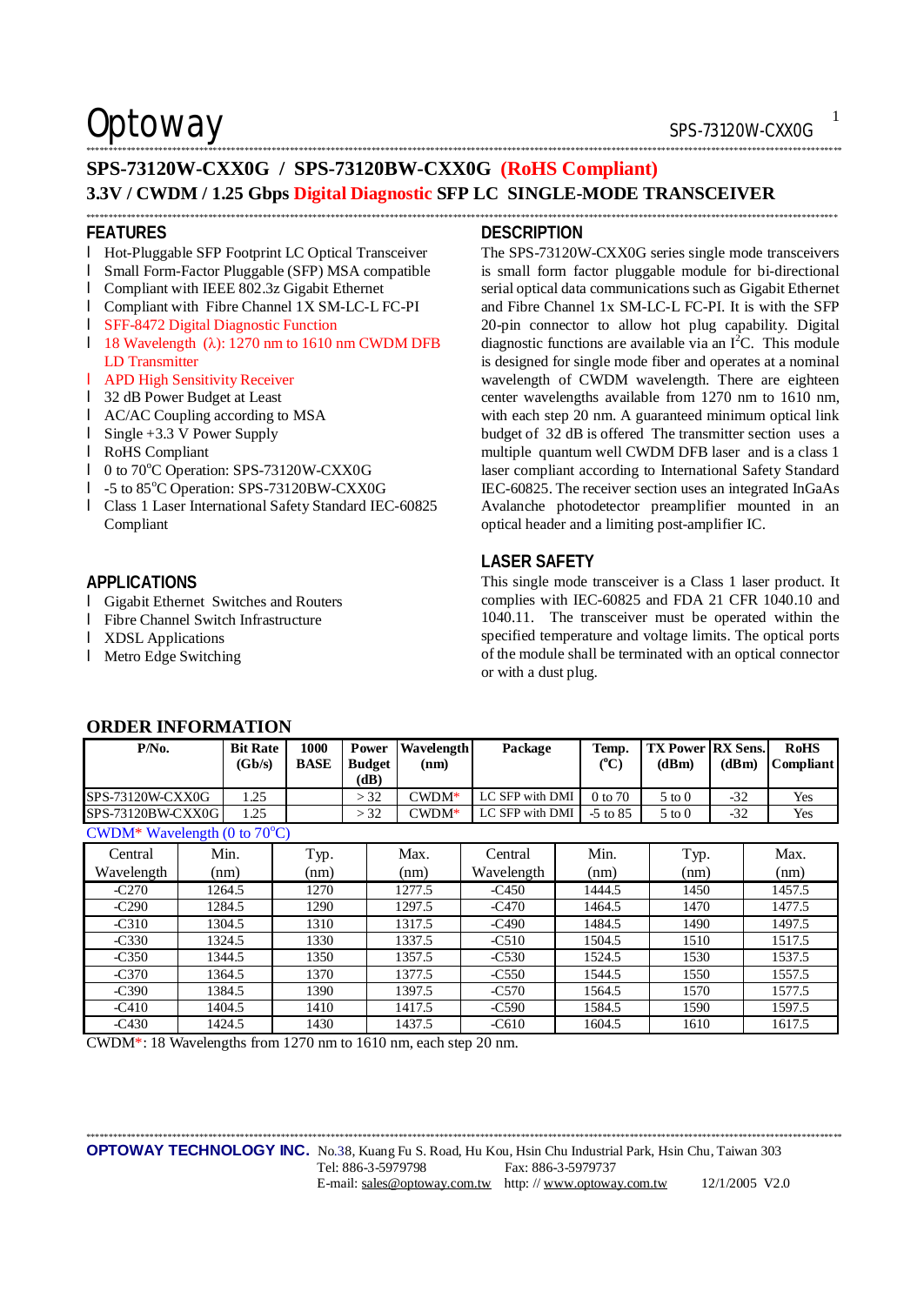# Optoway SPS-73120W-CXX0G

\*\*\*\*\*\*\*\*\*\*\*\*\*\*\*\*\*\*\*\*\*\*\*\*\*\*\*\*\*\*\*\*\*\*\*\*\*\*\*\*\*\*\*\*\*\*\*\*\*\*\*\*\*\*\*\*\*\*\*\*\*\*\*\*\*\*\*\*\*\*\*\*\*\*\*\*\*\*\*\*\*\*\*\*\*\*\*\*\*\*\*\*\*\*\*\*\*\*\*\*\*\*\*\*\*\*\*\*\*\*\*\*\*\*\*\*\*\*\*\*\*\*\*\*\*\*\*\*\*\*\*\*\*\*\*\*\*\*\*\*\*\*\*\*\*\*\*\*\*\*\*\*\*\*\*\*\*\*\*\*\*\*\*\*\*\*\*

| <b>Absolute Maximum Ratings</b>   |               |        |     |             |                         |  |  |  |
|-----------------------------------|---------------|--------|-----|-------------|-------------------------|--|--|--|
| <b>Parameter</b>                  | <b>Symbol</b> | Min    | Max | Units       | <b>Notes</b>            |  |  |  |
| Storage Temperature               | Tstg          | $-40$  | 85  | $\sim$      |                         |  |  |  |
| <b>Operating Case Temperature</b> | Topr          |        | 70  | $^{\circ}C$ | <b>SPS-73120W-CXX0G</b> |  |  |  |
|                                   |               | -5     | 85  |             | SPS-73120BW-CXX0G       |  |  |  |
| <b>Power Supply Voltage</b>       | Vcc           | $-0.5$ | 3.6 |             |                         |  |  |  |

| <b>Recommended Operating Conditions</b> |                          |      |      |      |                                 |  |  |  |
|-----------------------------------------|--------------------------|------|------|------|---------------------------------|--|--|--|
| <b>Parameter</b>                        | <b>Symbol</b>            | Min  | Typ  | Max  | Units / Notes                   |  |  |  |
| Power Supply Voltage                    | Vcc                      | 3.13 | 3.3  | 3.47 |                                 |  |  |  |
| <b>Operating Case Temperature</b>       | Topr                     |      |      | 70   | $\degree$ C / SPS-73120W-CXX0G  |  |  |  |
|                                         |                          | -5   |      | 85   | $\rm ^{o}C$ / SPS-73120BW-CXX0G |  |  |  |
| Power Supply Current                    | $\mathbf{I}_{CC(TX+RX)}$ |      | 230  | 300  | mΑ                              |  |  |  |
| Data Rate                               |                          | 100  | 1250 |      | Mh/s                            |  |  |  |

| Transmitter Specifications ( $0^{\circ}$ C < Topr < 70 $^{\circ}$ C, 3.13V < Vcc < 3.47V) |                       |                  |             |                  |              |                    |  |  |
|-------------------------------------------------------------------------------------------|-----------------------|------------------|-------------|------------------|--------------|--------------------|--|--|
| Parameter                                                                                 | <b>Symbol</b>         | Min              | Typ         | <b>Max</b>       | <b>Units</b> | <b>Notes</b>       |  |  |
| <b>Optical</b>                                                                            |                       |                  |             |                  |              |                    |  |  |
| <b>Optical Transmit Power</b>                                                             | Po                    | $\Omega$         | $---$       | 5                | dBm          |                    |  |  |
| Output Center Wavelength                                                                  | λ                     | $\lambda$ c -5.5 | $\lambda c$ | $\lambda$ c +7.5 | nm           | 2                  |  |  |
| Output Spectrum Width                                                                     | Δλ                    |                  | $---$       |                  | nm           | -20 dB Width       |  |  |
| Side Mode Suppression Ratio                                                               | <b>SMSR</b>           | 30               |             |                  | dB           |                    |  |  |
| <b>Extinction Ratio</b>                                                                   | $E_R$                 | 9                |             |                  | dB           |                    |  |  |
| <b>Optical Rise Time</b>                                                                  | $t_r$                 |                  |             | 260              | ps           | 20 % to 80% Values |  |  |
| <b>Optical Fall Time</b>                                                                  | $t_f$                 |                  |             | 260              | ps           | 20 % to 80% Values |  |  |
| <b>Relative Intensity Noise</b>                                                           | <b>RIN</b>            |                  |             | $-120$           | dB/Hz        |                    |  |  |
| <b>Electrical</b>                                                                         |                       |                  |             |                  |              |                    |  |  |
| Data Input Current - Low                                                                  | $\mathbf{I}_{\rm IL}$ | $-350$           |             |                  | μA           |                    |  |  |
| Data Input Current - High                                                                 | $\mathbf{I}_{\rm IH}$ |                  |             | 350              | μA           |                    |  |  |
| Differential Input Voltage                                                                | $V_{IH}$ - $V_{IL}$   | 0.5              |             | 2.4              | V            | Peak-to-Peak       |  |  |
| TX Disable Input Voltage - Low                                                            | $T_{\rm DIS,~L}$      | $\Omega$         |             | 0.5              | V            | 3                  |  |  |
| TX Disable Input Voltage - High                                                           | $T_{\text{DIS, H}}$   | 2.0              |             | Vcc              | V            | 3                  |  |  |
| TX Disable Assert Time                                                                    | $T_{\text{ASSERT}}$   |                  |             | 10               | $\mu$ s      |                    |  |  |
| <b>TX Disable Deassert Time</b>                                                           | T <sub>DEASSERT</sub> |                  |             | $\mathbf{1}$     | ms           |                    |  |  |
| TX Fault Output Voltage -- Low                                                            | $T_{\rm{FaultL}}$     | $\Omega$         |             | 0.5              | V            | 4                  |  |  |
| TX Fault Output Voltage -- High                                                           | $T_{\text{FaultH}}$   | 2.0              |             | $Vec{+}0.3$      | V            | $\overline{4}$     |  |  |

1. Output power is power coupled into a 9/125 μm single mode fiber.

2. ITU-T G.694.2 CWDM wavelength from 1270 nm to 1610 nm, each step 20 nm.

3. There is an internal 4.7K to 10K ohm pull-up resistor to VccTX.

4. Open collector compatible, 4.7K to 10K ohm pull-up to Vcc (Host Supply Voltage).

| Receiver Specifications ( $0^{\circ}$ C < Topr < 70 $^{\circ}$ C, 3.13V < Vcc < 3.47V) |               |       |       |       |              |                         |  |  |  |
|----------------------------------------------------------------------------------------|---------------|-------|-------|-------|--------------|-------------------------|--|--|--|
| <b>Parameter</b>                                                                       | <b>Symbol</b> | Min   | Typ   | Max   | <b>Units</b> | <b>Notes</b>            |  |  |  |
| <b>Optical</b>                                                                         |               |       |       |       |              |                         |  |  |  |
| Sensitivity                                                                            | <b>Sens</b>   |       |       | $-32$ | dBm          | 4                       |  |  |  |
| <b>Maximum Input Power</b>                                                             | Pin           | $-9$  |       |       | dBm          | 4                       |  |  |  |
| Signal Detect -- Asserted                                                              | Pa            | ---   |       | $-32$ | dBm          | Transition: low to high |  |  |  |
| Signal Detect -- Deasserted                                                            | Pd            | $-40$ | ---   | $---$ | dBm          | Transition: high to low |  |  |  |
| Signal detect -- Hysteresis                                                            |               | 1.0   | ---   |       | dB           |                         |  |  |  |
| Wavelength of Operation                                                                |               | 1100  | $---$ | 1620  | nm           |                         |  |  |  |
| <b>Electrical</b>                                                                      |               |       |       |       |              |                         |  |  |  |

\*\*\*\*\*\*\*\*\*\*\*\*\*\*\*\*\*\*\*\*\*\*\*\*\*\*\*\*\*\*\*\*\*\*\*\*\*\*\*\*\*\*\*\*\*\*\*\*\*\*\*\*\*\*\*\*\*\*\*\*\*\*\*\*\*\*\*\*\*\*\*\*\*\*\*\*\*\*\*\*\*\*\*\*\*\*\*\*\*\*\*\*\*\*\*\*\*\*\*\*\*\*\*\*\*\*\*\*\*\*\*\*\*\*\*\*\*\*\*\*\*\*\*\*\*\*\*\*\*\*\*\*\*\*\*\*\*\*\*\*\*\*\*\*\*\*\*\*\*\*\*\*\*\*\*\*\*\*\*\*\*\*\*\*\*\*\* **OPTOWAY TECHNOLOGY INC.** No.38, Kuang Fu S. Road, Hu Kou, Hsin Chu Industrial Park, Hsin Chu, Taiwan 303 Tel: 886-3-5979798 Fax: 886-3-5979737 E-mail: [sales@optoway.com.tw](mailto:sales@optoway.com.tw) http: // [www.optoway.com.tw](http://www.optoway.com.tw) 12/1/2005 V2.0

2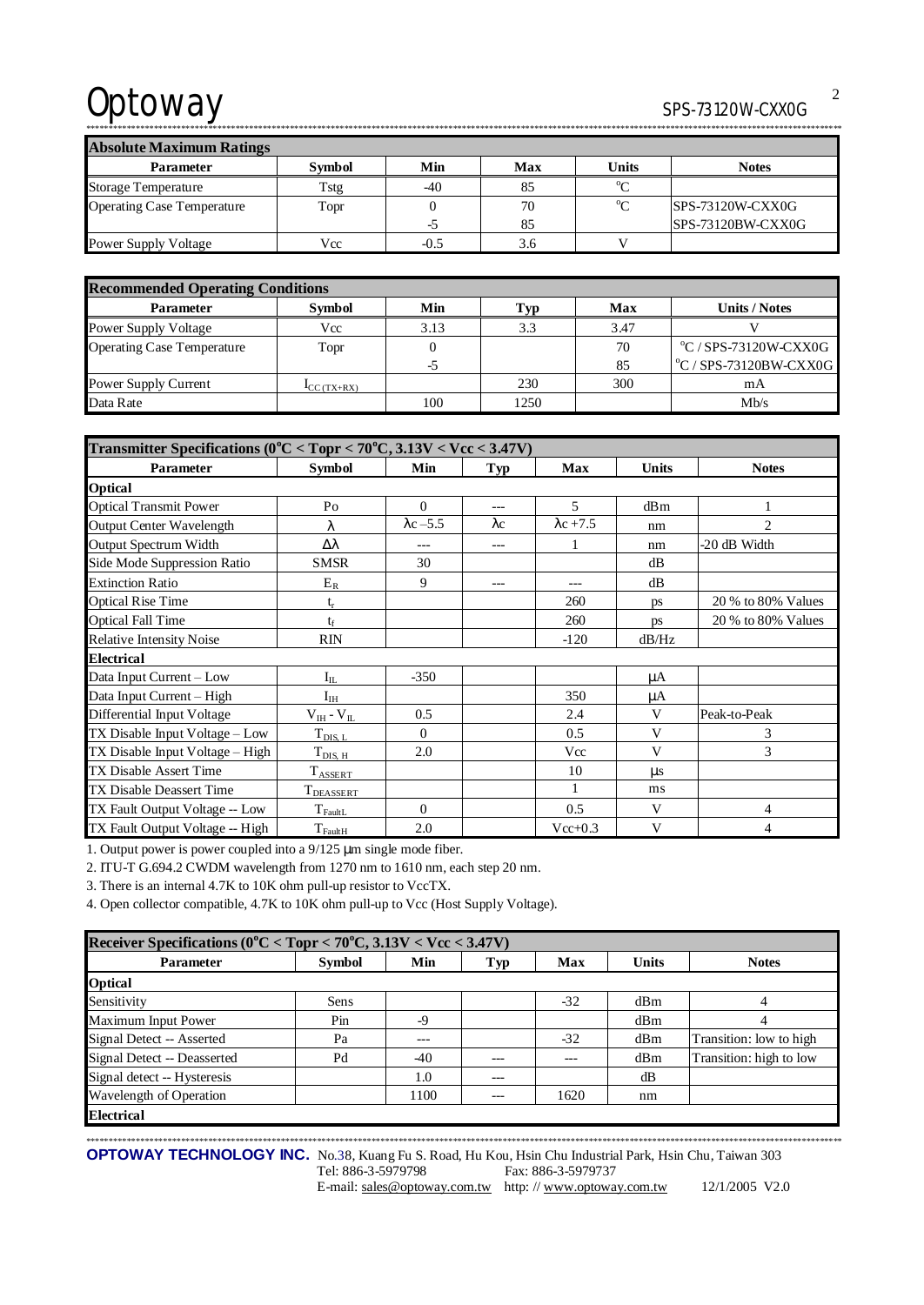## Optoway SPS-73120W-CXX0G

| Differential Output Voltage | $\mathsf{v}_{\mathrm{OH}}$ $-$<br>V OL | U.6 |  | 2.0         |  |  |  |
|-----------------------------|----------------------------------------|-----|--|-------------|--|--|--|
| Output LOS Voltage -- Low   | $\mathbf{v}_{\text{OL}}$               |     |  |             |  |  |  |
| Output LOS Voltage -- High  | ' OH                                   | 2.0 |  | $Vec{+}0.3$ |  |  |  |

4. Measured at  $2^7$ -1 PRBS at BER 1E-12.

5. Open collector compatible, 4.7K to 10K ohm pull-up to Vcc (Host Supply Voltage).

## **CONNECTION DIAGRAM**



| pin | <b>Signal Name</b> | Description                           | pin | <b>Signal Name</b> | Description                       |
|-----|--------------------|---------------------------------------|-----|--------------------|-----------------------------------|
|     | <b>TX GND</b>      | <b>Transmitter Ground</b>             | 11  | <b>RX GND</b>      | <b>Receiver Ground</b>            |
| 2   | <b>TX</b> Fault    | <b>Transmitter Fault Indication</b>   | 12  | RX DATA OUT-       | Inverse Receiver Data Out         |
| 3   | <b>TX</b> Disable  | Transmitter Disable (Module disables  | 13  | RX DATA OUT+       | Receiver Data Out                 |
|     |                    | on high or open)                      |     |                    |                                   |
| 4   | MOD-DFE2           | Modulation Definition $2 - Two wires$ | 14  | <b>RX GND</b>      | Receiver Ground                   |
|     |                    | serial ID Interface                   |     |                    |                                   |
| 5   | MOD-DEF1           | Modulation Definition $1 - Two wires$ | 15  | Vcc RX             | Receiver Power $-3.3V \pm 5\%$    |
|     |                    | serial ID Interface                   |     |                    |                                   |
| 6   | MOD-DEF0           | Modulation Definition $0 -$ Ground in | 16  | Vcc TX             | Transmitter Power $-3.3V \pm 5\%$ |
|     |                    | Module                                |     |                    |                                   |
|     | N/C                | Not Connected                         | 17  | TX GND             | <b>Transmitter Ground</b>         |
| 8   | LOS                | Loss of Signal                        | 18  | TX DATA IN+        | Transmitter Data In               |
| 9   | <b>RX GND</b>      | Receiver Ground                       | 19  | TX DATA IN-        | Inverse Transmitter Data In       |
| 10  | <b>RX GND</b>      | Receiver Ground                       | 20  | TX GND             | <b>Transmitter Ground</b>         |

## **Module Definition**

| Module Definition | MOD-DEF2         | MOD-DEF1 | MOD-DEF0         | Interpretation by Host   |
|-------------------|------------------|----------|------------------|--------------------------|
|                   | PIN <sub>4</sub> | PIN 5    | PIN <sub>6</sub> |                          |
|                   | SDA              | SCL      | LV-TTL Low       | Serial module definition |
|                   |                  |          |                  | protocol                 |

Module Definition 4 specifies a serial definition protocol. For this definition, upon power up, MOD-DEF(1:2) appear as no connector (NC) and MOD-DEF(0) is TTL LOW. When the host system detects this condition, it activates the serial protocol. The protocol uses the 2-wire serial CMOS E<sup>2</sup>PROM protocol of the ATMEL AT24C01A/02/04 family of components.

\*\*\*\*\*\*\*\*\*\*\*\*\*\*\*\*\*\*\*\*\*\*\*\*\*\*\*\*\*\*\*\*\*\*\*\*\*\*\*\*\*\*\*\*\*\*\*\*\*\*\*\*\*\*\*\*\*\*\*\*\*\*\*\*\*\*\*\*\*\*\*\*\*\*\*\*\*\*\*\*\*\*\*\*\*\*\*\*\*\*\*\*\*\*\*\*\*\*\*\*\*\*\*\*\*\*\*\*\*\*\*\*\*\*\*\*\*\*\*\*\*\*\*\*\*\*\*\*\*\*\*\*\*\*\*\*\*\*\*\*\*\*\*\*\*\*\*\*\*\*\*\*\*\*\*\*\*\*\*\*\*\*\*\*\*\*\* **OPTOWAY TECHNOLOGY INC.** No.38, Kuang Fu S. Road, Hu Kou, Hsin Chu Industrial Park, Hsin Chu, Taiwan 303 Tel: 886-3-5979798 Fax: 886-3-5979737 E-mail: [sales@optoway.com.tw](mailto:sales@optoway.com.tw) http: // [www.optoway.com.tw](http://www.optoway.com.tw) 12/1/2005 V2.0

3